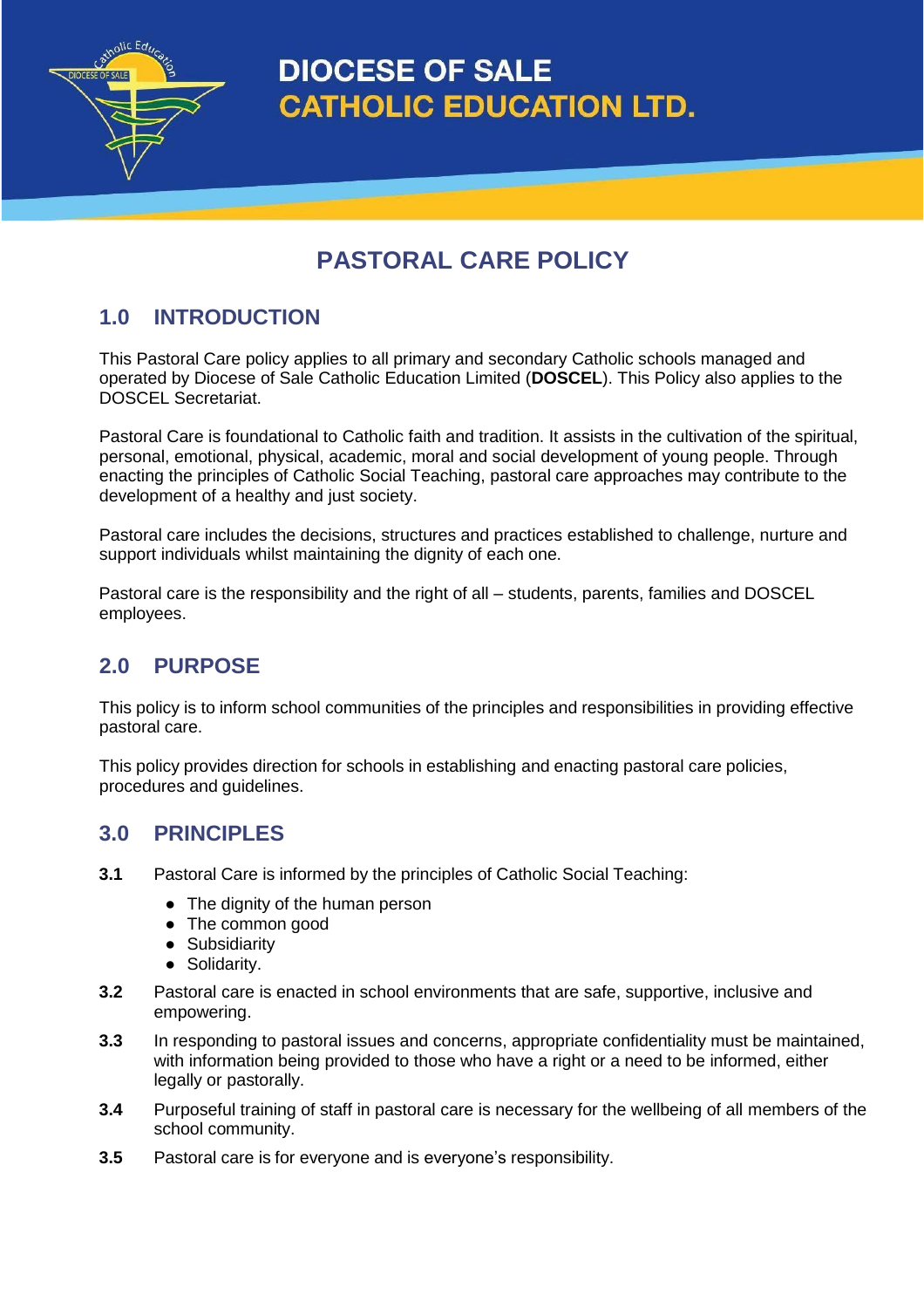## **4.0 DEFINITIONS**

- **4.1 Pastoral Care:** All measures taken to assist an individual or community to achieve their full potential. This includes enabling academic progression, promoting health and wellbeing, building resilience, building human and social capital, and ethical decision making.
- **4.2 Catholic Social Teaching:** The permanent principles of the Church's social doctrine.

# **5.0 PROCEDURES**

The successful implementation of this policy will include:

- the school community working in partnership with its members and associates (agencies, services) to promote pastoral care for all within its cultural context;
- regularly communicating this policy to staff and promoting the importance of pastoral care for all;
- educating students and employees in Catholic Social Teaching, wellbeing and social justice;
- educating school employees to understand all school policies and making clear connections between them and this Pastoral Care policy;
- supporting students and their families to access appropriate services;
- maintaining appropriate confidentiality of information and providing it to those who have a right or a need to be informed, either legally or pastorally (including through information sharing with other prescribed Information Sharing Entities under the Child Information Sharing Scheme and Family Violence Information Sharing Scheme).
- **5.1** DOSCEL will:
	- provide a coherent policy framework;
	- provide professional learning to its employees to support the intent of this policy;
	- monitor implementation of this policy through the School Improvement Framework;
	- provide schools with up-to-date information in relation to relevant legislation:
	- provide access to support documentation to parents and the wider community to assist their understanding of the mission of Catholic education in the Diocese of Sale.
- **5.2** Principals will:
	- adopt and implement all DOSCEL policies related to the care, safety and welfare of all students;
	- observe all legislative requirements and engage as necessary with external agencies in relation to student wellbeing;
	- engage as required with school-based and or external specialist advice about wellbeingrelated matters to ensure effective implementation of this policy;
	- regularly communicate this policy to staff and promote the importance of pastoral care for all;
	- work in partnership with parents, carers and families, the parish priest, Catholic Education Office staff, students, employees and the wider community to achieve the purposes of this policy;
	- respond promptly to any breach of this policy in accordance with current guidelines and the law;
	- manage critical incidents in line with DOSCEL's Critical Incident Policy;
	- participate in appropriate professional learning and training to support the care, safety and welfare of students.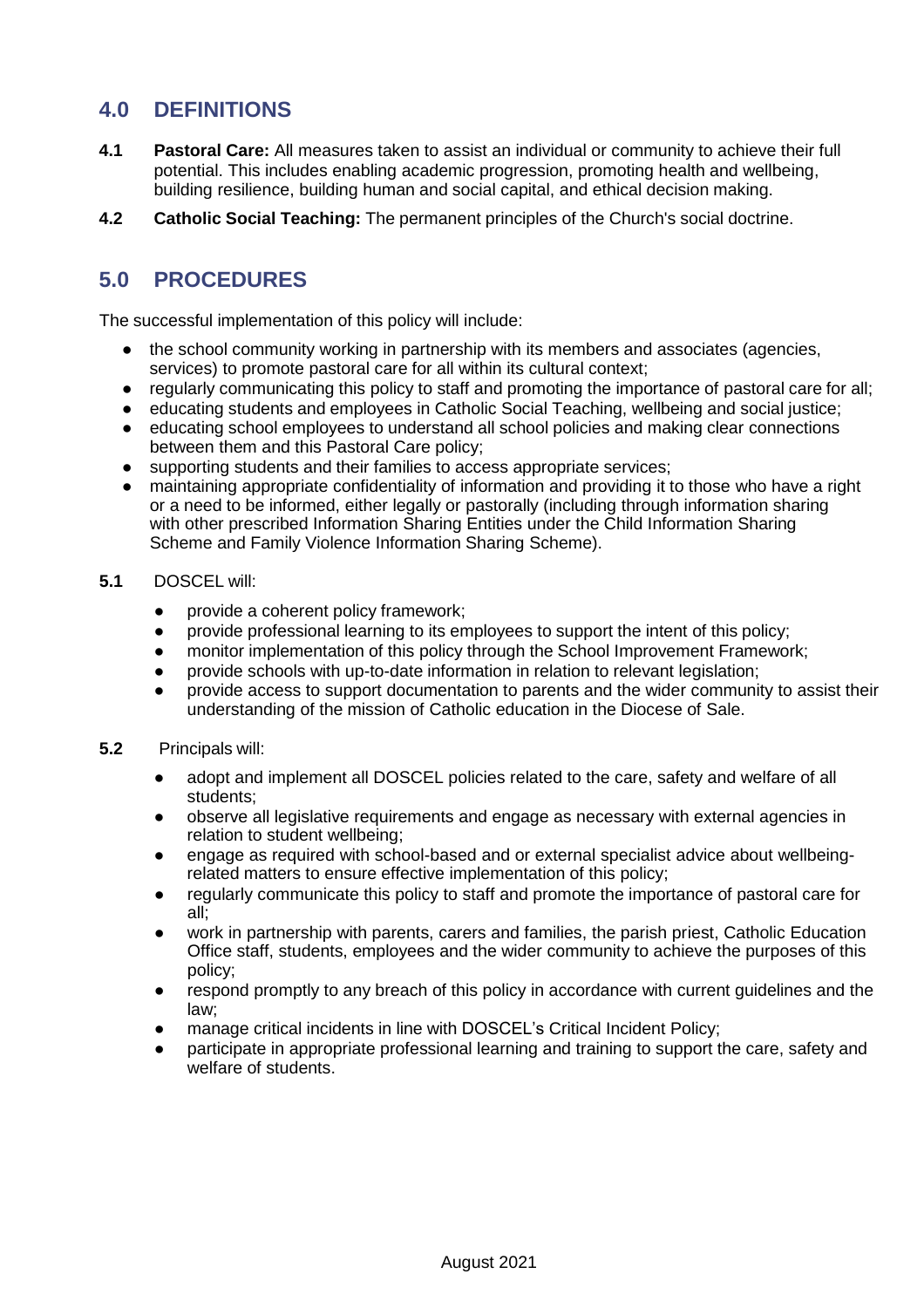#### **5.3** School staff will:

- create and maintain safe and positive learning environments;
- model and promote socially responsible behaviour;
- work in partnership with parents, carers and families;
- explicitly teach and/or support socially acceptable and responsible behaviour;
- participate in appropriate professional learning and training to support the care, safety and welfare of students;
- support DOSCEL policies and school-based procedures.
- **5.4** Students will:
	- abide by school policies, procedures and guidelines;
	- Cooperate with parents, carers and families;
	- contribute positively to the development of safe and inclusive learning environments;
	- appropriately report concerns about their own wellbeing and that of fellow students.
- **5.5** Parents, families and carers will:
	- work in partnership with schools;
	- be aware of the significant influence they have on their children;
	- support DOSCEL policies and school-based procedures.

### **6.0 EXPECTED OUTCOMES**

- **6.1** Every Catholic school in the Diocese of Sale implements the DOSCEL Pastoral Care Policy.
- **6.2** School community members work respectfully and collaboratively.
- **6.3** Student wellbeing and learning outcomes are strengthened.
- **6.4** Pastoral care in Catholic schools is inclusive of all students.

## **7.0 REFERENCES**

Catholic Education Office, Diocese of Sale (2017). *Critical Incident Response and Management Manual.*

## **8.0 RELATED POLICIES**

- Acceptable Use of ICT Policy
- Anti-Bullying Policy (Staff)
- Anti-Bullying Policy (students)
- **Behaviour Management Policy**
- **Child Protection and Safety Policy**
- Commitment Statement to Child Safety
- **Critical Incident Management Policy**
- **Duty of Care Policy**
- **Emergency Management Policy**
- Occupational Health and Safety Policy
- **Privacy Policy**
- Social Media Policy (staff)
- Workplace Equal Opportunity Policy
- Child and Family Violence Information Sharing Schemes Policy and Procedure